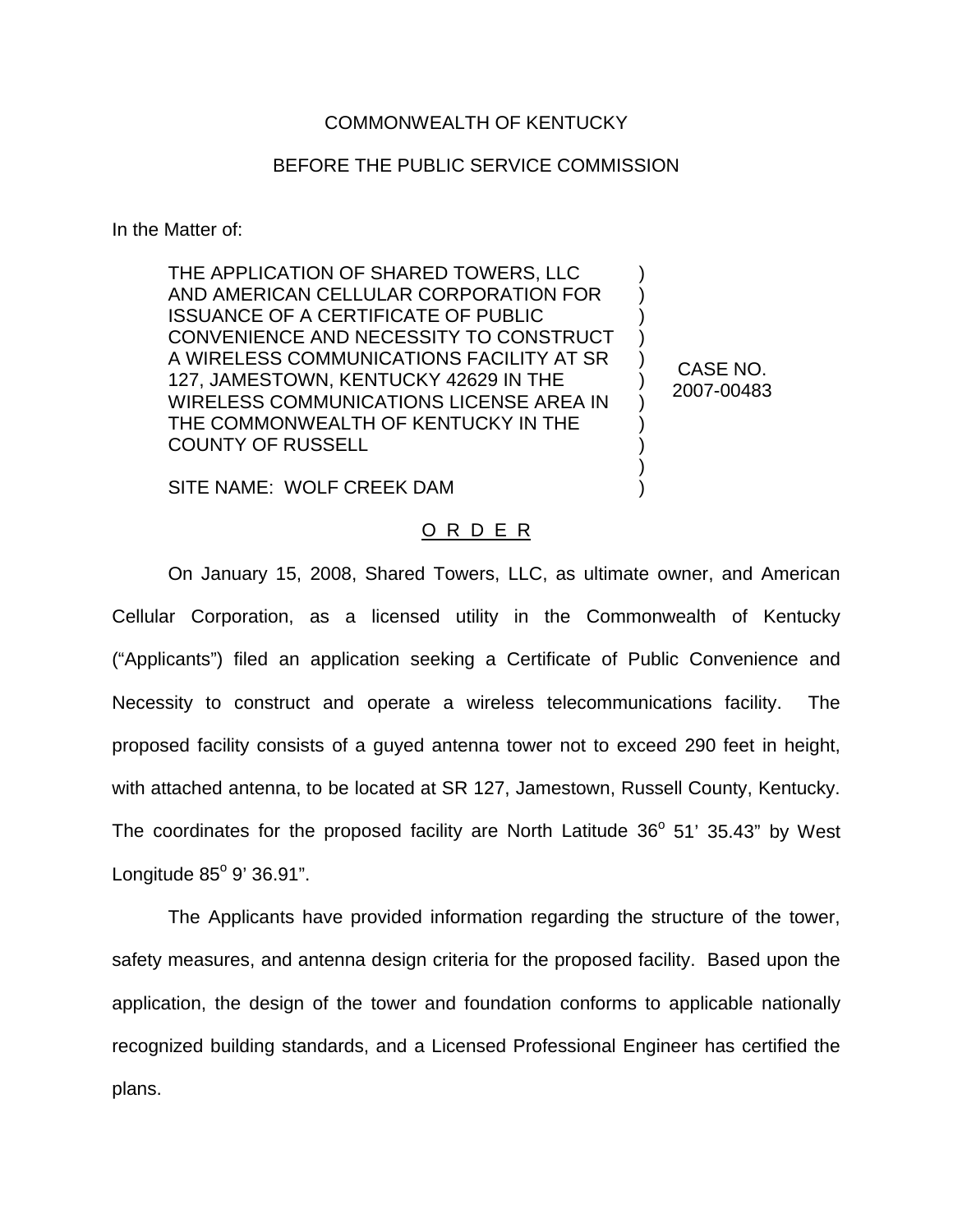Pursuant to 807 KAR 5:063, the Applicants have notified the County Judge/Executive of the proposed construction. The Applicants have filed applications with the Federal Aviation Administration ("FAA") and the Kentucky Airport Zoning Commission ("KAZC") seeking approval for the construction and operation of the proposed facility. The FAA application has been approved, but the KAZC decision is still pending.

The Applicants have filed evidence of the appropriate notices provided pursuant to 807 KAR 5:063. The notices solicited comments and informed the recipients of their right to request intervention. To date, no public comments have been filed with the Commission.

The Commission, having considered the evidence of record and being otherwise sufficiently advised, finds the Applicants have demonstrated a facility is necessary to provide adequate utility service and that, therefore, a Certificate of Public Convenience and Necessity to construct the proposed facility should be granted.

Pursuant to KRS 278.280, the Commission is required to determine proper practices to be observed when it finds, upon complaint or on its own motion, the facilities of any utility subject to its jurisdiction are unreasonable, unsafe, improper, or insufficient. To assist the Commission in its efforts to comply with this mandate, the Applicants should notify the Commission if they do not use this antenna tower to provide service in the manner set out in their application and this Order. Upon receipt of such notice, the Commission may, on its own motion, institute proceedings to consider the proper practices, including removal of the unused antenna tower, which should be observed by the Applicants.